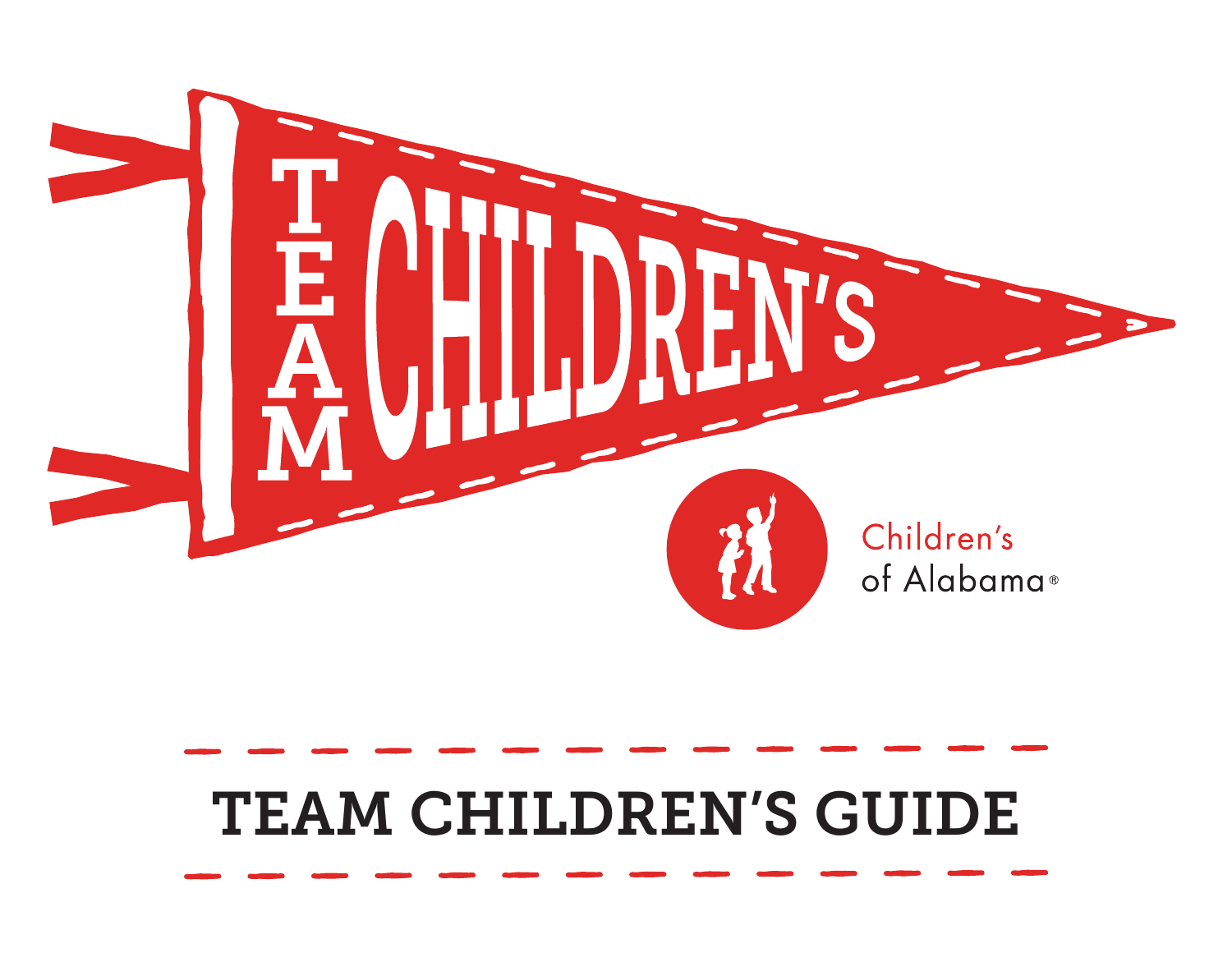

## WHAT IS TEAM CHILDREN'S?

Team Children's is a community of supporters who come together for a common purpose to raise funds for Children's of Alabama. By fundraising through Team Children's, you can make an impact on the patients and families in our care today and in the future.

#### How to Get Started

Through our online platform, in just a few simple steps, you can create an individual fundraiser for stand-alone efforts, a team page for group efforts, or you can join a team page that has already been created. The online tools available make it easy to ask friends and family to join you in supporting the patients and families at Children's of Alabama.

Team Children's pages can be created for all types of fundraising activities. Whether you're celebrating a milestone or special occasion, honoring a loved one, participating in an athletic endeavour or want to get creative and fundraise your own way, it's never been easier to show your support for Children's of Alabama.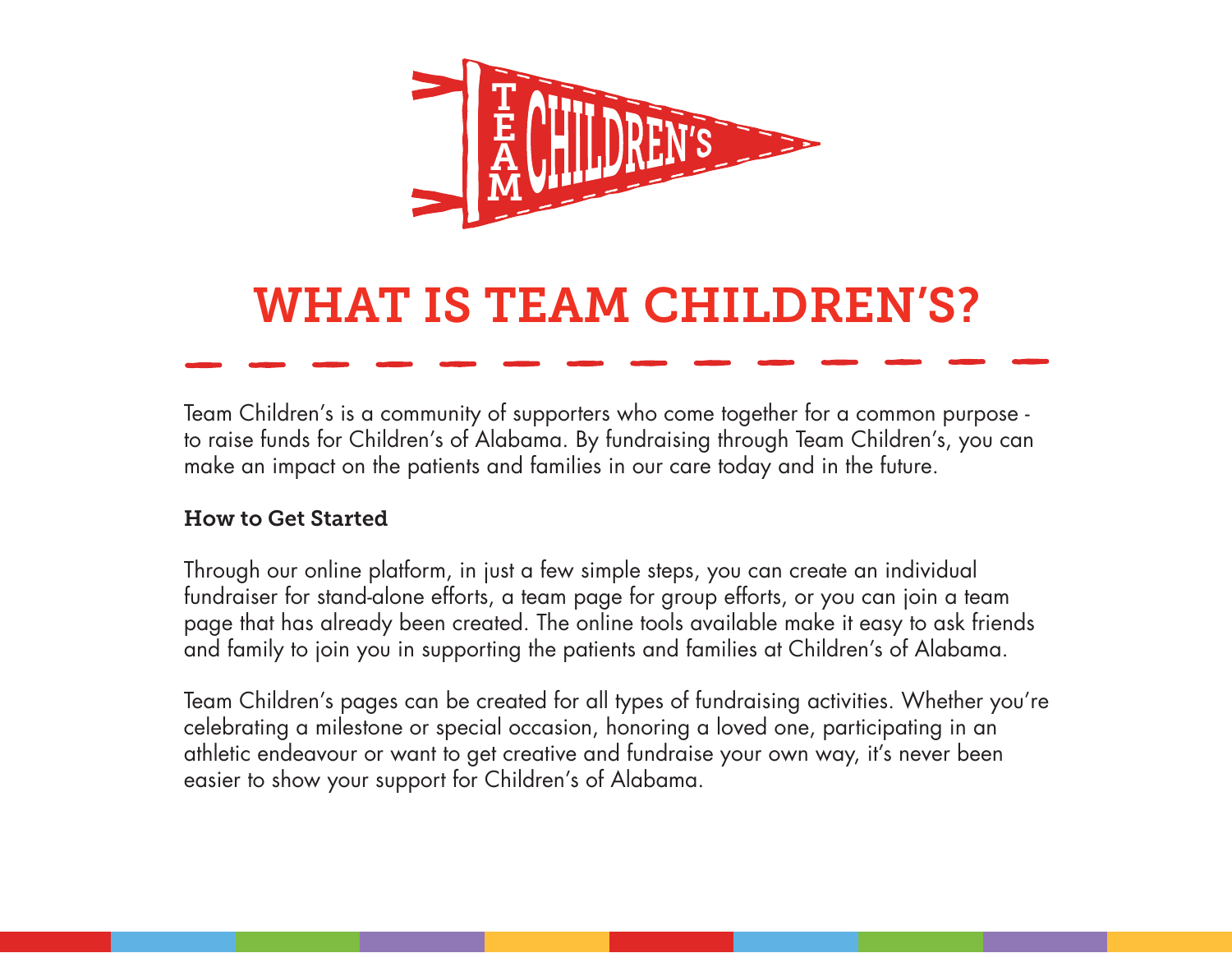# WHAT IS TEAM CHILDREN'S?

Select the participation type that best fits your fundraising efforts:

#### Honor or Memorial Fundraiser

> Recognize a special person in an easy but impactful way.

#### Special Occasion Fundraiser

> Dedicate your special day (birthday, anniversary or other milestone) back to Children's of Alabama by raising funds for our mission.

#### Challenge Fundraiser

> Challenge your community to raise a specific amount, and when the goal is met you agree to do something funny or exciting…dress as a superhero or cartoon character for a day, dye your hair blue, take a cold plunge or anything else you wouldn't normally do!

#### Community Event Fundraiser

> Create an online fundraising page in conjunction with your in-person community event as an additional way to collect donations.

#### Create Your Own Fundraiser

> If your online fundraiser doesn't fall into any of the buckets above, this page is for you!

Once you decide your participation type, create your fundraising page by registering at <give.childrensal.org/teamchildrens>. Then, ask your friends and family to make a charitable donation and join you in supporting the patients and families at Children's of Alabama.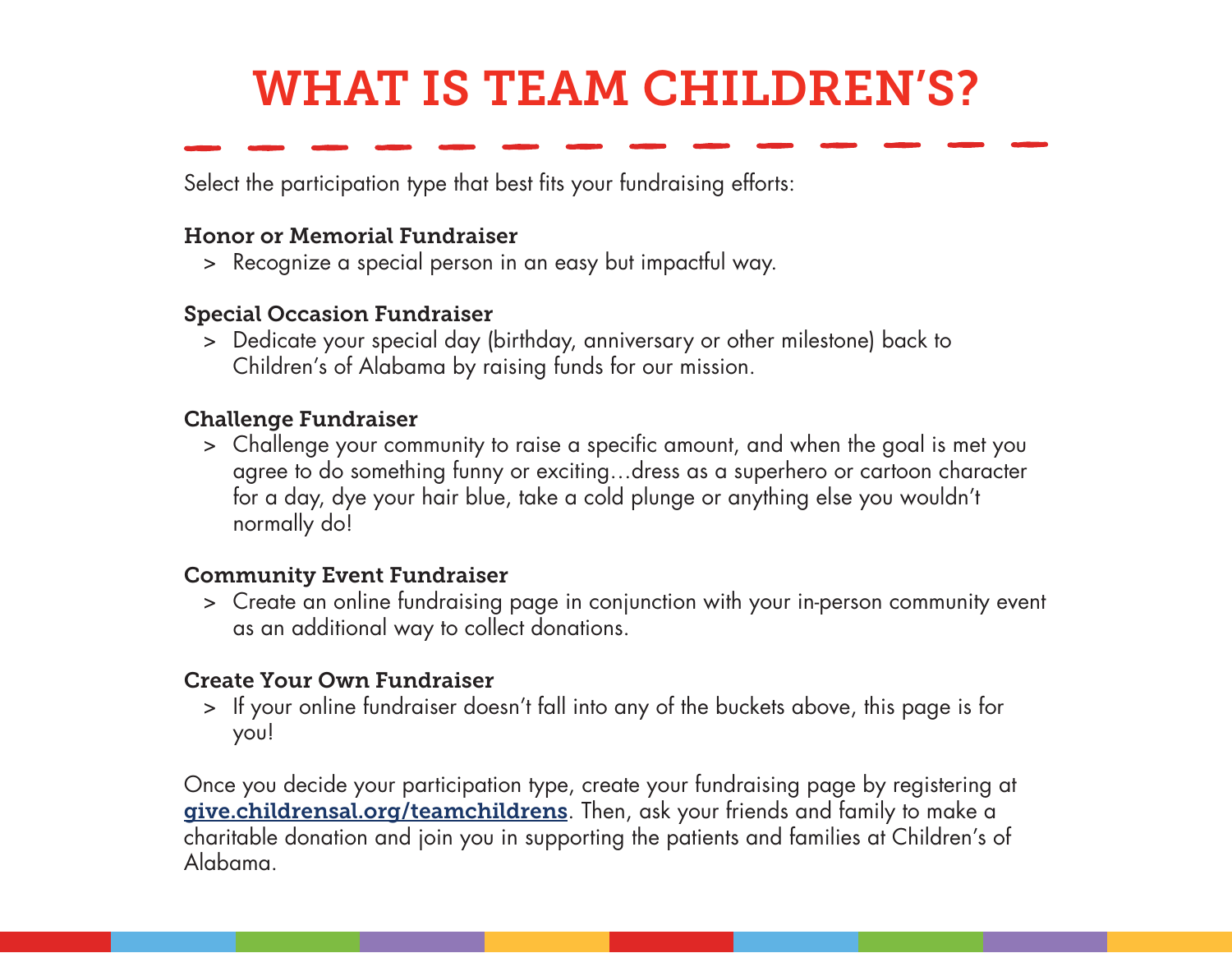# STEPS TO SUCCESS!

### Step 1 - Use your Participant Center to personalize your page

- > Upload a special photo or video that illustrates your reason for fundraising.
- > Share your unique Children's of Alabama story or what has inspired you to fundraise.

### Step 2 - Set a fundraising goal

- > Make your goal challenging but attainable.
- > Lead by example and make a donation to your page. This jumpstarts your fundraising efforts and shows others you're invested in this cause!
- > Continue to increase your goal as you inch closer to it.

### Step 3 - Share! Share! Share!

- > Create your own URL to make sharing your page simple.
- > Use the email tool in your participant center to reach your family and friends.
- > Spread the word on your social media channels utilizing the sample language provided.
- > Connect your fundraiser directly to your Facebook page, which makes it easy for your Facebook community to donate.

### Step 4 - Thank your supporters

> Don't forget to send thank you messages to your supporters. A great way to thank them is to publicly acknowledge their donation on social media.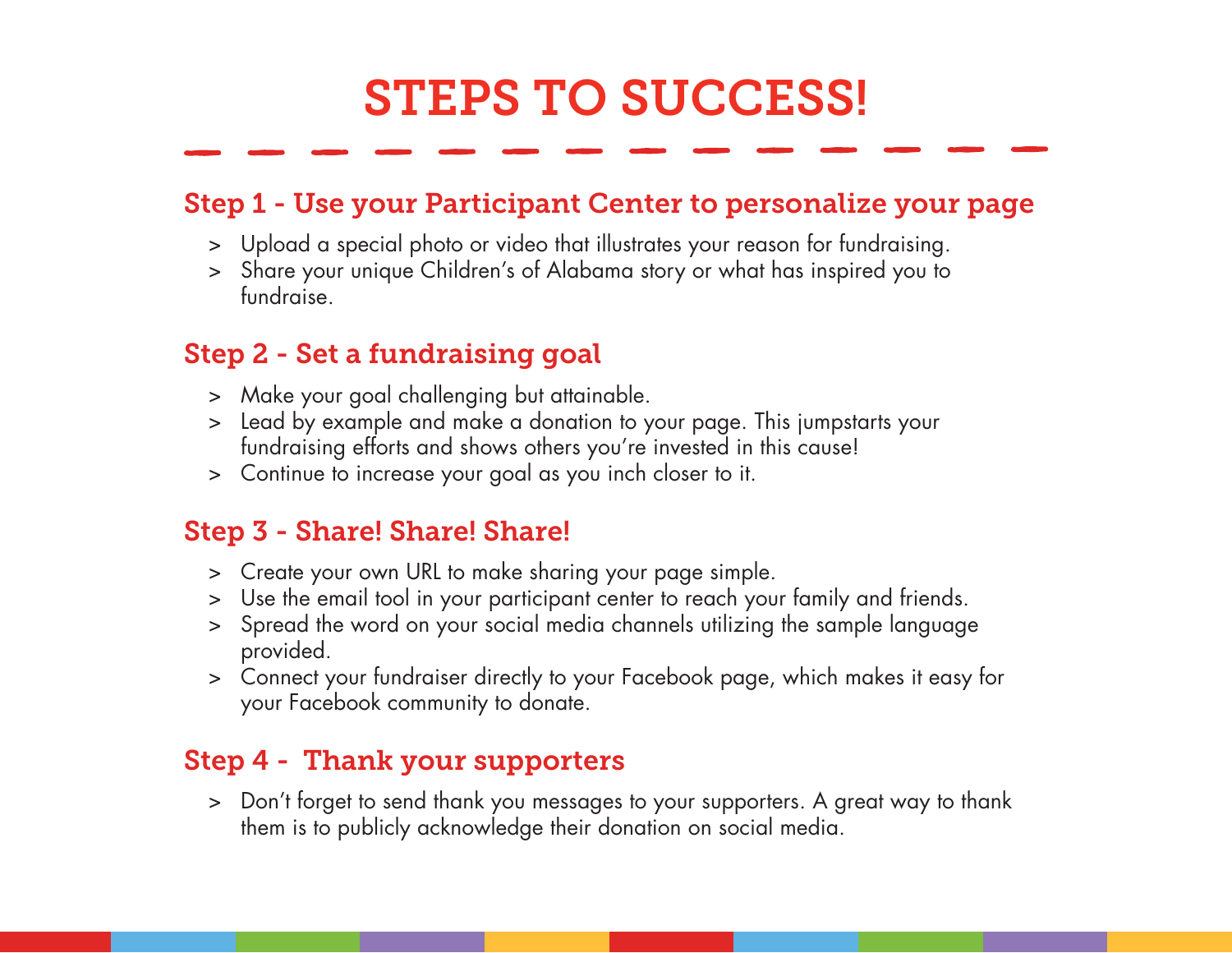# PERSONALIZING YOUR PAGE

Step 1: After logging in, access your **Participant Center** in the top-right corner of the homepage. Scroll down to the blue Me tab to see all the ways you can personalize your page.

Step 2: Within the Personal Page box, elect Edit Content next to *Title*. This is where you can share why you're fundraising for Children's of Alabama by updating the Title and Body of your page. Be sure to click **Save** when you're done.

A few things to consider:

- > Are you/were you a Children's of Alabama patient at one time?
- > Do you have a connection to a Children's of Alabama patient or family?
- > Is there a special reason why you are fundraising for Children's of Alabama?

Step 3: Select Update Media next to *Photo/Video* in the Personal Page section to upload a special photo or video that illustrates your reason for fundraising.

- > To add a photo, select Photos from the drop-down menu then Choose File to locate a photo saved to your computer. Once you've located the image file, you can resize the photo and add a caption. Select **Save/Upload** to add the photo to your page.
- > To add a video, select Video from the drop-down menu then insert the YouTube URL for the video and select Save.

Step 4: To personalize your fundraising page URL, select URL Settings next to *Personal Page URL* and type an easy web address for your page.

Congratulations! You have now customized your fundraising page. Now, reach out to your community to start gaining support!